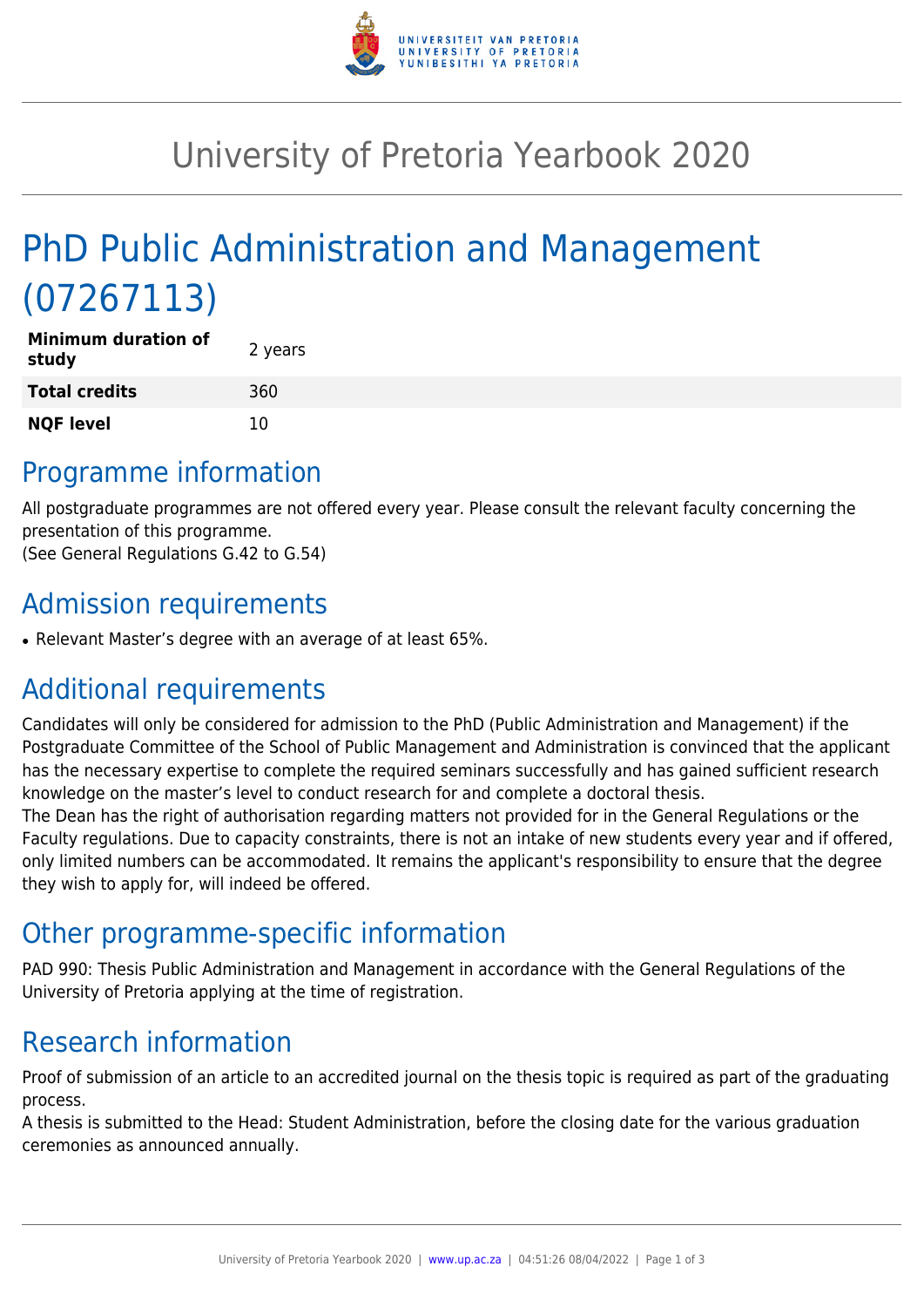

## Curriculum: Year 1

#### **Minimum credits: 360**

Due to capacity constraints, there is not an intake of new students every year and if offered, only limited numbers can be accommodated. It remains the applicant's responsibility to ensure that the degree they wish to apply for, will indeed be offered.

#### **Core modules**

#### **Thesis: Public administration and management 990 (PAD 990)**

| <b>Module credits</b>         | 360.00                                         |
|-------------------------------|------------------------------------------------|
| <b>Prerequisites</b>          | No prerequisites.                              |
| Language of tuition           | Module is presented in English                 |
| <b>Department</b>             | School of Public Management and Administration |
| <b>Period of presentation</b> | Year                                           |